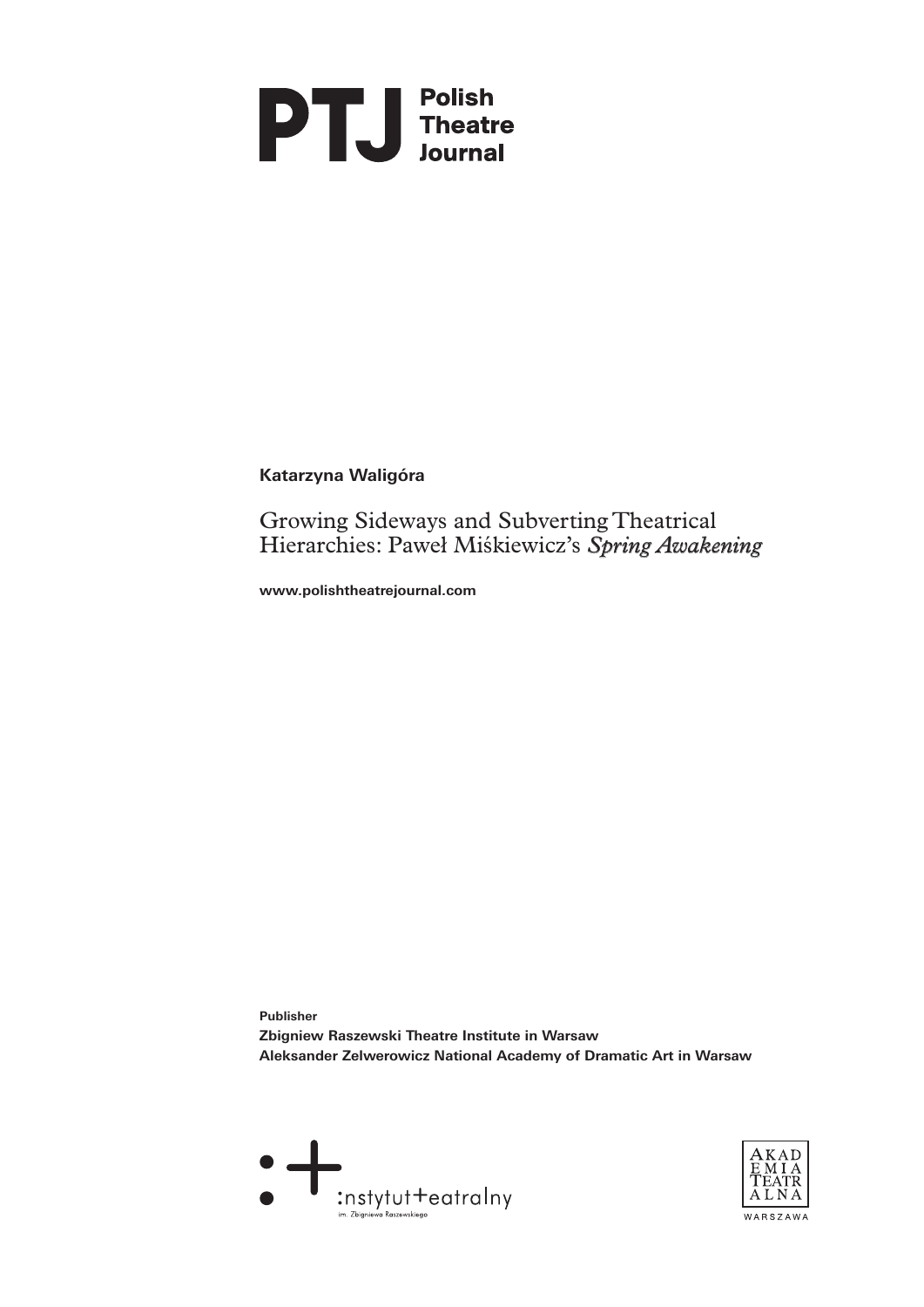## **Agata Adamiecka-Sitek, Agata Koszulińska, Marta Miłoszewska, Beata Szczucińska, Weronika Szczawińska, Małgorzata Wdowik**

# Allies: How We Broke the Silence and Drafted the Documents

We would like to use this piece to tell people how change came about. Or, to be more precise, what set in motion the chain of events, decisions, and actions which brought us to where we are now at the Aleksander Zelwerowicz National Academy of Dramatic Art in Warsaw. The academy has recognized that violence (in the broad understanding of the term) against students in an issue; it has recognized, too, that it needs to take genuine and specific steps to ensure that the educational process carried out there is secure and based on mutual respect, treating all parties as individuals. Systemic solutions and profound, long-term work on transforming relations, communication practices, and the way people think are needed to remedy the problem and complete the task in hand. Knowledge of this has been suppressed consistently and for a very long time. And so one change has already occurred – and yet this is only the start of our work.

We have reached this point because, when the time was right, a number of people decided they would not shy away from their efforts. But the key thing was the formation of an alliance, comprising students, graduates, faculty, and those at the helm of the academy. We represent different parties of this alliance. We are here to tell you about a process that was different for each of us, but had one common goal. We are going to try to distil a formula for change from the stories we tell, and describe the essential ingredients of that change.

#### **Weronika Szczawińska:**

For me, the process started sixteen years ago, with an experience of violence I could describe as bullying and harassment. From 2003, I was a student in the academy's Directing Department. Before that, I attended the University of Warsaw and played no active role in the theatre world, so all the rules of a drama school community were new to me. I quickly realized it was actually a single principle. Like the other people in my year, I was subject to rules set by individual members of the faculty with virtually no limits. Despite ostensible respect, and an almost courtly etiquette towards our teaching staff, who without exception were addressed as 'professors', the lack of transparency we had to deal with was extreme: unclear assessment criteria and, above all, a lack of clarity as to what was, and what was not, allowed in the faculty's relations with us. The claim that 'temperaments run high' in both drama school and in theatre itself seems to have provided a motto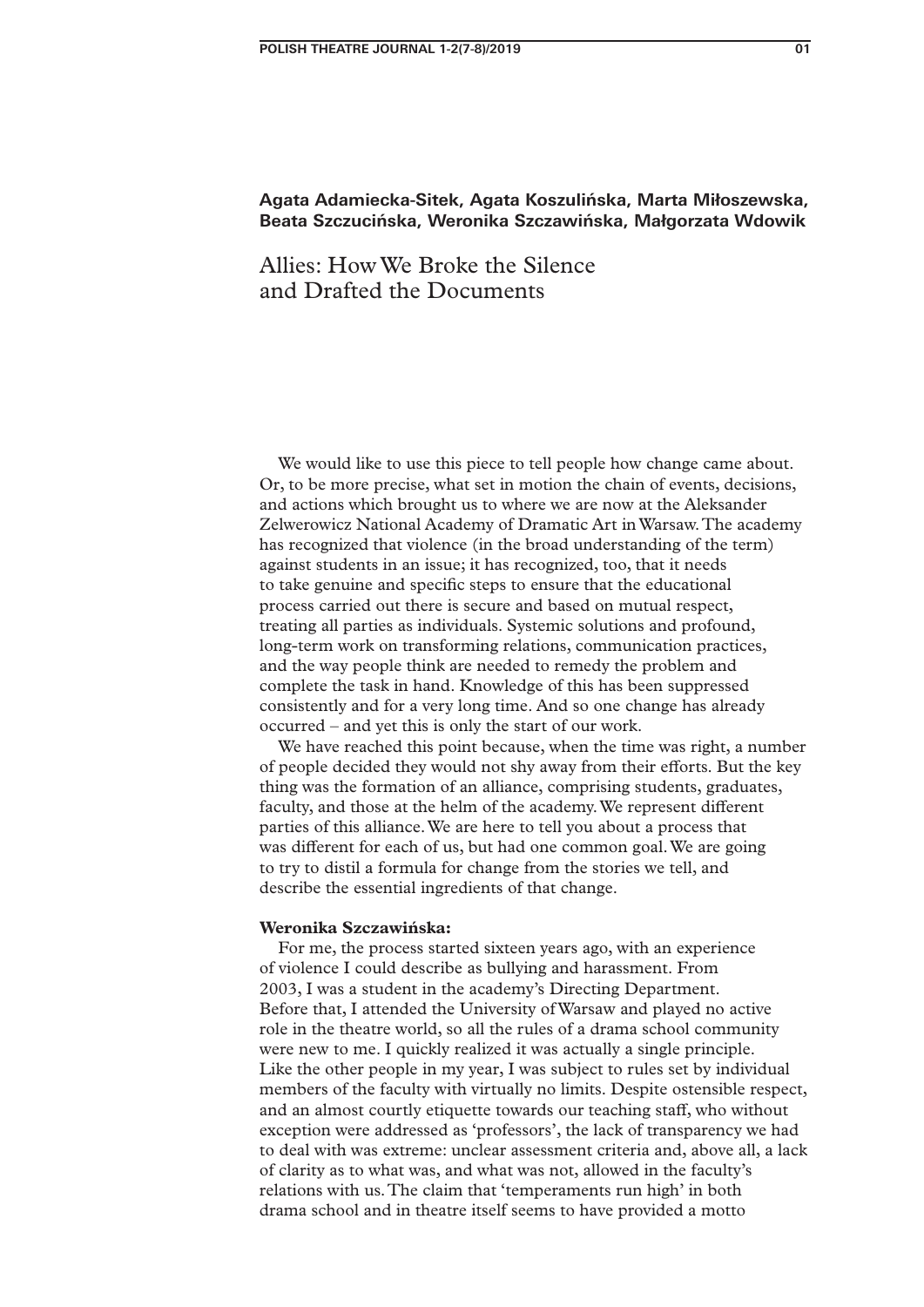**Agata Adamiecka-Sitek, Agata Koszulińska, Marta Miłoszewska / Allies: How We Broke...**

for a whole range of behaviours we found inappropriate. This was particularly true of one of the professors. The examples I will use are not just about me, but also about a whole group of my peers, male and female. Female students found themselves in a particularly challenging situation. Infringing on their physical boundaries was common practice: putting a hand on a student's shoulder, stroking her neck, touching her exposed stomach. The appearance of female students was constantly discussed: we did not enjoy the compliments we were paid in what ought to be a professional relationship. And so we were fed remarks about our big blue eyes or a low-cut black blouse against a white body, a detail so enthusiastically received by the academy's admissions panel that it actually became a factor in the candidate being accepted to study there. All of this might seem insignificant if it were not embedded in the context of a particular power-based dependency between student and professor – if it is not put in a cultural context that tells women they should constantly put up with situations they find uncomfortable.

Furious outbursts, and the establishment of a scapegoat mechanism, were another issue we had to face, regardless of our gender. There was a blatant (and embarrassing) bias in favour of some of the students in our year (I was one of them), while for others a measured polemical remark in class was all it took to trigger a burst of shouting, offensive remarks, and bullying from the professor in question.

I have to stress that this is really difficult to put into words. Staying long-term in a relationship you regard as unwanted sparks guilt and the feeling of being complicit. Of consent, being drawn into a dependency with fuzzy outlines and vague rules: you did, after all, say 'thank you' each time you were complimented, never spoke out in protest, and threw his hand off your shoulder only once, in response to which you were asked (in public): 'Are you afraid of me?' Once, after a whole day of classes, the teacher in question texted me about the extraordinary moon that happened to be hanging in the sky, witches, and Venus looking over it all. I found this extremely upsetting. I could not understand why I had to put up with such dubious messages, why I kept getting them; why, for instance, a few days before, at six in the morning, I received a text reading: 'I gave you the top mark, try hard.' I began to be afraid of classes. I wanted to start skipping them, and thus escape from the dodgy, uncomfortable situation that built up there. But I also had a rebellious impulse, which dated back to university, where I became convinced higher education institutions are exceptional places, enclaves of free thought, existing primarily for the benefit of the students. With the support of everyone in my year, I talked to the then-dean of the department. This put an end to some of the unacceptable practices. Others, relating to the purely violent aspect of such behaviours and targeting everyone indiscriminately, continued until the end of our work with this faculty member. During my conversation with the dean, I was told, alarmingly: 'So it has happened again.' Which means that people in the department had known what was going on for years and, effectively, did nothing about it.

To be honest, at the time I didn't do much either. I was twenty-two and had no instruments I could use to come up with a comprehensive analysis of the situation. My feminist views gave me some (limited) insight, but were less helpful when it came to solutions. I have never really given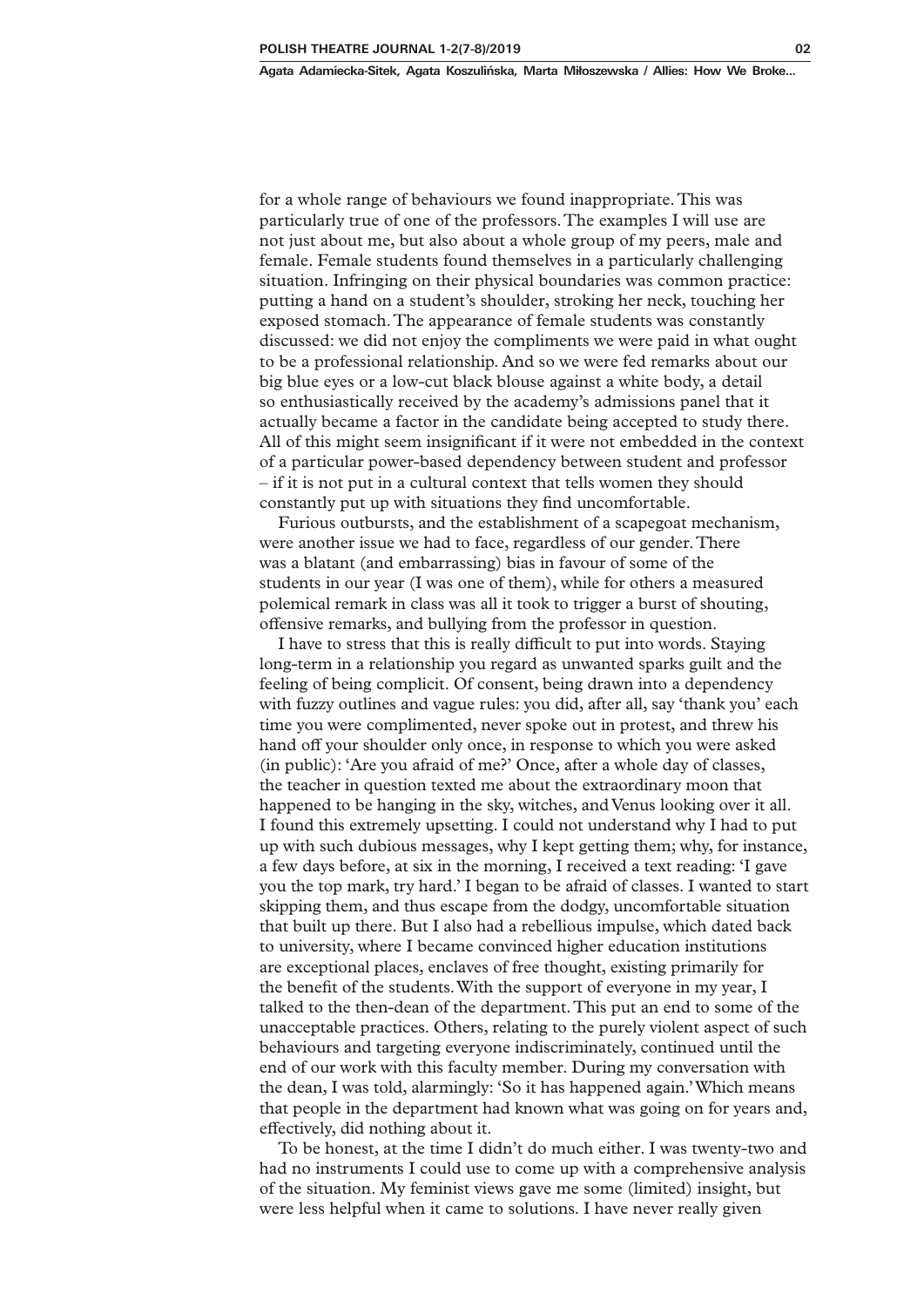thought to why  $I - we - had$  not taken the matter further. Why a guarantee of my personal safety put an end to the matter, why I failed to think of others who could be bullied like I was. Within our year, we looked out for each other. But in a wider perspective, we felt helpless.

In the time that has passed since I was a student at the academy, I was constantly kept aware that the situation outlined above has not changed. I remember running by chance into directing students I knew; I remember their stories, in which familiar tropes recurred: humiliation, teaching a class while drunk, personal remarks, subjecting students to chronic stress. This was compounded by the dismissive attitude of the academy's highest authorities, who spoke of the violence in terms of 'coming into contact with a real character' or preparation for work in theatre. Still, that people were talking to each other about what was going on was a positive development. It dawned on me that everything I have described above was more than the sum of individual instances: it was a systemic issue. This is why I became so engrossed in the efforts of directing students who, in 2017, embarked on a dialogue with the school's authorities. I saw them as an opportunity for systemic change and felt I had to get involved.

#### **Agata Koszulińska:**

I am going to focus on one specific faculty member, but I would like to stress this is not about an individual. It is about the entire system of theatre education, with its ingrained tradition of violence. Two years ago, when I was in my second year, I had classes with a professor of whom my fellow academy students said: 'You'll have to get through this. After that, things will start to look up.' The year before, a student lodged a complaint against the professor, but the matter came to a standstill. So as we started the seminar, all students in our (exclusively female) year had the internalized sense that 'we needed to get through this'. There were lots of stories around. Some students (and graduates) said it was a worthwhile experience.

I can echo what Weronika has said: this is difficult to put into words. At the time, I was in a very peculiar state of mind. I gradually allowed the boundaries of my comfort zones to be infringed, one after another – although subconsciously I did realize this had nothing to do with my development as an artist. I will go further: with hindsight, I think these encounters, which were the opposite of partnership and dialogue, soon caused me to become withdrawn; they curbed the freedom I had as an artist. I was constantly told things like: 'Watch out, or you'll make a mistake', 'You want to load too much onto this boat', 'That's not the way to do it.' And, like Weronika, I started at the academy as a graduate; in fact, I had more than one degree (I was twenty-five!).

The hardest thing for me was that the professor was emotionally volatile, capable of changing his tone at the flick of a switch: aggressive and reproachful one moment, and friendly, even intimate, the next. The carrot and the stick. The switches were powerful and so unexpected that, on one occasion, there was a sudden lurch in my stomach. I understood a primeval, animal-like fear was working within me. Although my face remained expressionless, and my body upright – after all, you had to 'get through this' – inside I felt a fear I could not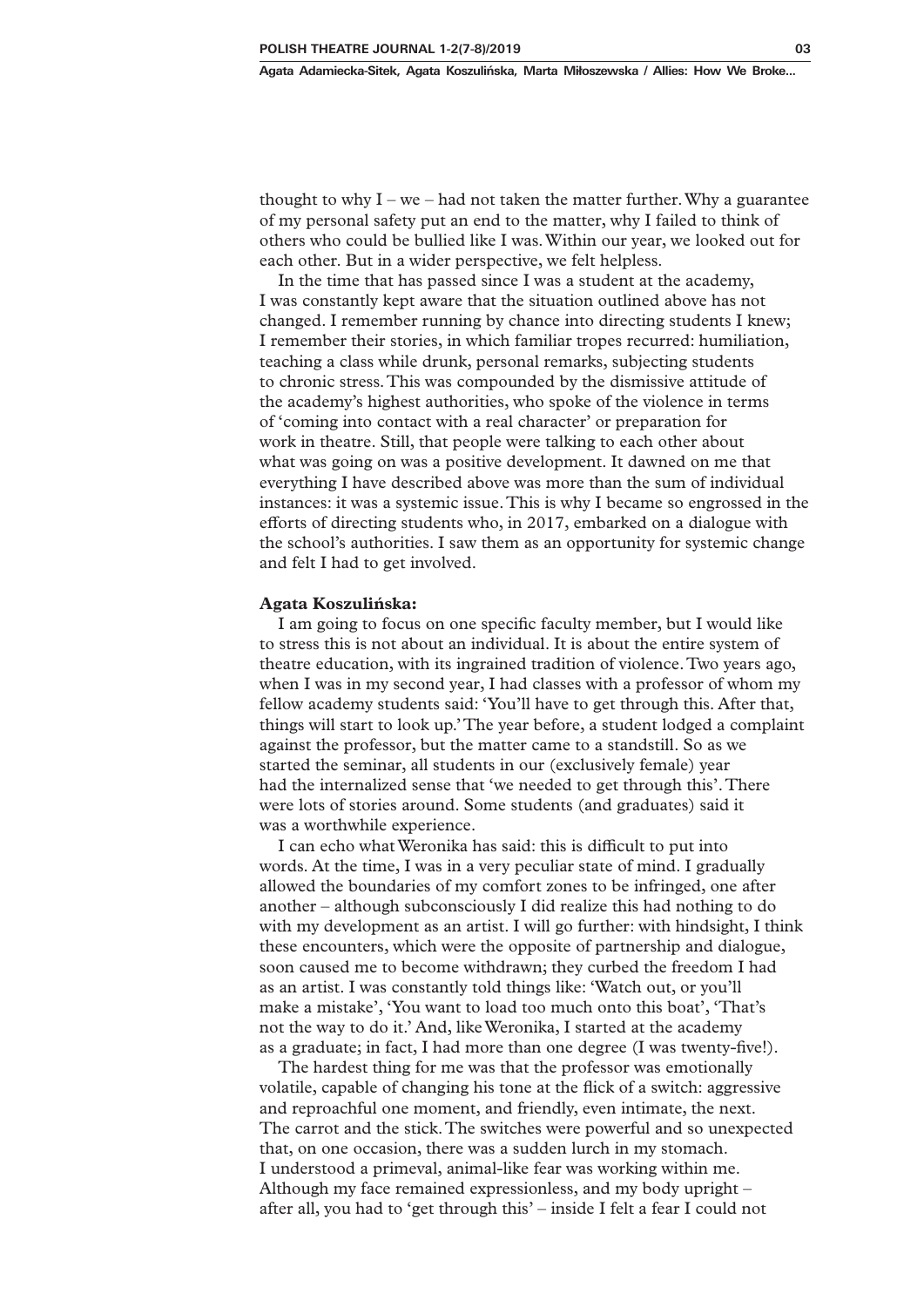contain. But I only decided to make an official complaint after the professor described the acting of an emerging actor (in fact a student) I was working with as 'disgusting'. Let me add that he did it during a rehearsal, with the student in question in the room. When I explained to the professor why we were rehearsing the way we did, he replied jovially: 'That's all right then. No problem at all.' For me, though, there was a problem. I couldn't even shield the people I had invited to work with me from aggression. That was too much.

The second year is very intense. No time for anything, not even looking after yourself, let alone activism. So, when we did file our complaint – we did this together, as a group of five – the final exam with this professor, which took the form of a student performance, was already in sight. Things were becoming even more hectic. After much agonizing about whether, in the circumstances, it would not be better to let it go, we eventually came together and reported the abuse. Later that day, we each received a message from the professor, who expected us to attend a meeting with him. Colleagues who replied that they would not be able to come received a late-night call, and had some very unpleasant conversations. Those who did attend the meeting the next day were treated to a lecture lasting several hours, during which they were described as 'little tattletales'. By this point any sort of comfort and security at work was not even an issue, so we had another meeting with the authorities, even though the only thing our first meeting had achieved was that the professor had learned of our reservations about his teaching methods.

There was a stark contrast between the dean's and the deputy dean's reaction to what we had to say. The dean found the phrase 'little tattletales' amusing, while his deputy at the time was visibly moved. The contrast deepened as the deputy dean stressed that they would only be able to take any action if we filed an official written complaint. The dean meanwhile countered her, saying our accusations would look ludicrous on paper.

I must admit we became a bit paranoid. The deputy dean was so insistent that we file the complaint, and the dean worked so vigorously to undermine her, that we began to wonder if there wasn't some other, personal game unfolding here. I realize today it was a battle between two different modes of thinking about education and working in theatre. I sincerely hope the mode that allows you to make a complaint when you feel your boundaries are being violated, and ensures you are treated seriously, will prevail. And yet, at the time, we did not file our complaint. We were not sure what impact it would have on the rest of our studies, what the procedure would be like, and how long it would take, what the exam before a board would look like, and if, despite an ongoing inquiry, the professor in question would still teach us a class in a different subject. And, as a matter of fact, we were not sure if our complaints carried enough weight. We felt they did, but this feeling was constantly undermined. There was no reference point. Boundaries were so fluid they barely existed. We made it through to the final exam, and our drama classes with this professor continued, until one day we once again found ourselves in the rector's office, for a completely different reason and, as if in passing, mentioned the subject which seemed off limits to us at the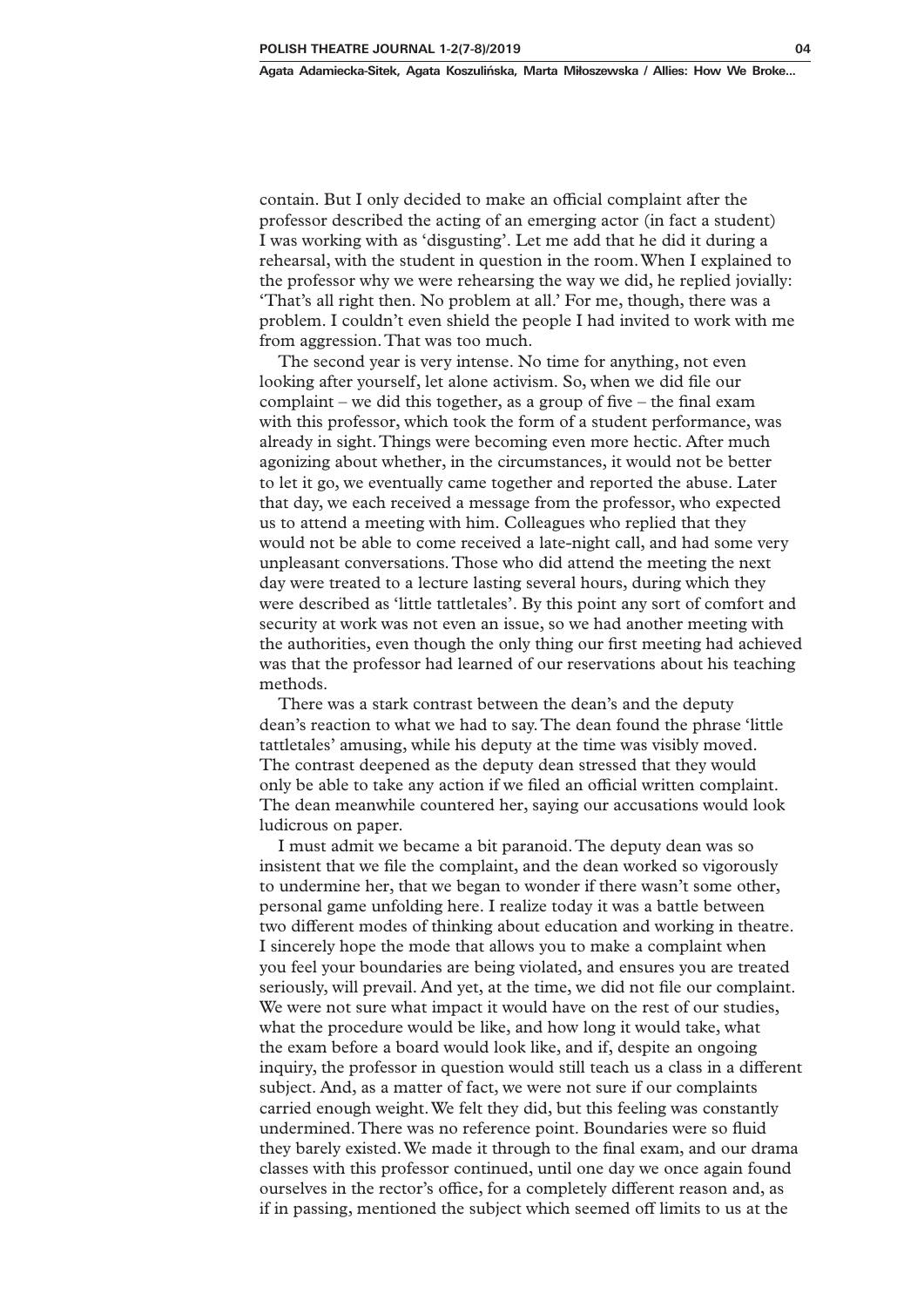time. As soon as he heard the accusations against the faculty member I mentioned earlier, the rector asked whether he could see us about this issue again. It would be best, he added, if as many affected students and former students as possible attended the meeting. We were surprised by the extent of the response from students and graduates: at the next meeting, there were not five of us, but about forty. After that meeting, the professor was suspended from teaching immediately. We had broken through the first wall. But that was not the end.

#### **Marta Miłoszewska:**

I was the deputy dean Agata was referring to. It would seem that, from the students' perspective as well as my own, I was the right person in the right place. A deputy dean who is a feminist and anti-discrimination activist, the first woman to hold this post in the Directing Department's eighty-year history, herself a graduate of the department, a director of plays about systemic violence against women. Still closer in age to the students than the average faculty member. On paper, everything looked great. I was the students' first point of contact: they came to see me. I wanted to help them: for me, this was obvious, and I thought it would be simple. And yet it took a scandal in the media to get things moving. Before that, the matter had remained unresolved for months.

Why was that? What went wrong? First, I had to act as an official, within the academy's legal framework – in this case, the general Rules and the Code of Ethics, both of which turned out to be vague and inadequate. Second, according to the procedures in place at the time, to take any sort of action, I needed a written, signed complaint, an official notice. The affected students did not want to put themselves in the spotlight; all they wanted was for the matter to be resolved swiftly and effectively. They were afraid of the consequences – which they knew nothing of, and the academy's Rules made them hard to predict. And, above all, they were concerned that nothing would change. They decided not to file an official complaint. Although as a private individual I understand that survivors of violence feel powerless, are frightened and reluctant to expose themselves, if only potentially, to further bullying, as a holder of an administrative post I was unable to help the students without an official written complaint. I wasn't sure how to do it. The affected students bounced off me.

From an emotional point of view, I understand what a tremendous disappointment it must have been: to see the person who was on their side act as if she defended the system they felt wronged by. The matter went up a notch, to the dean, where more or less the same thing happened. And then it went up further still, to the rector, where, at that early stage, the same thing happened again.

I would like to offer some turning points of this story, but at this point there are none. We all wanted to help, and with a view to doing so we called lawyers in. They repeated the same thing: in light of the existing legal solutions (and non-existent procedures), nothing could be done. In other words, the students' rights were not, in fact, protected. Students and graduates spoke of their frustration; they will say more later. My disappointment and frustration at not being able to help them were huge – so huge I handed in my resignation from the post of deputy dean.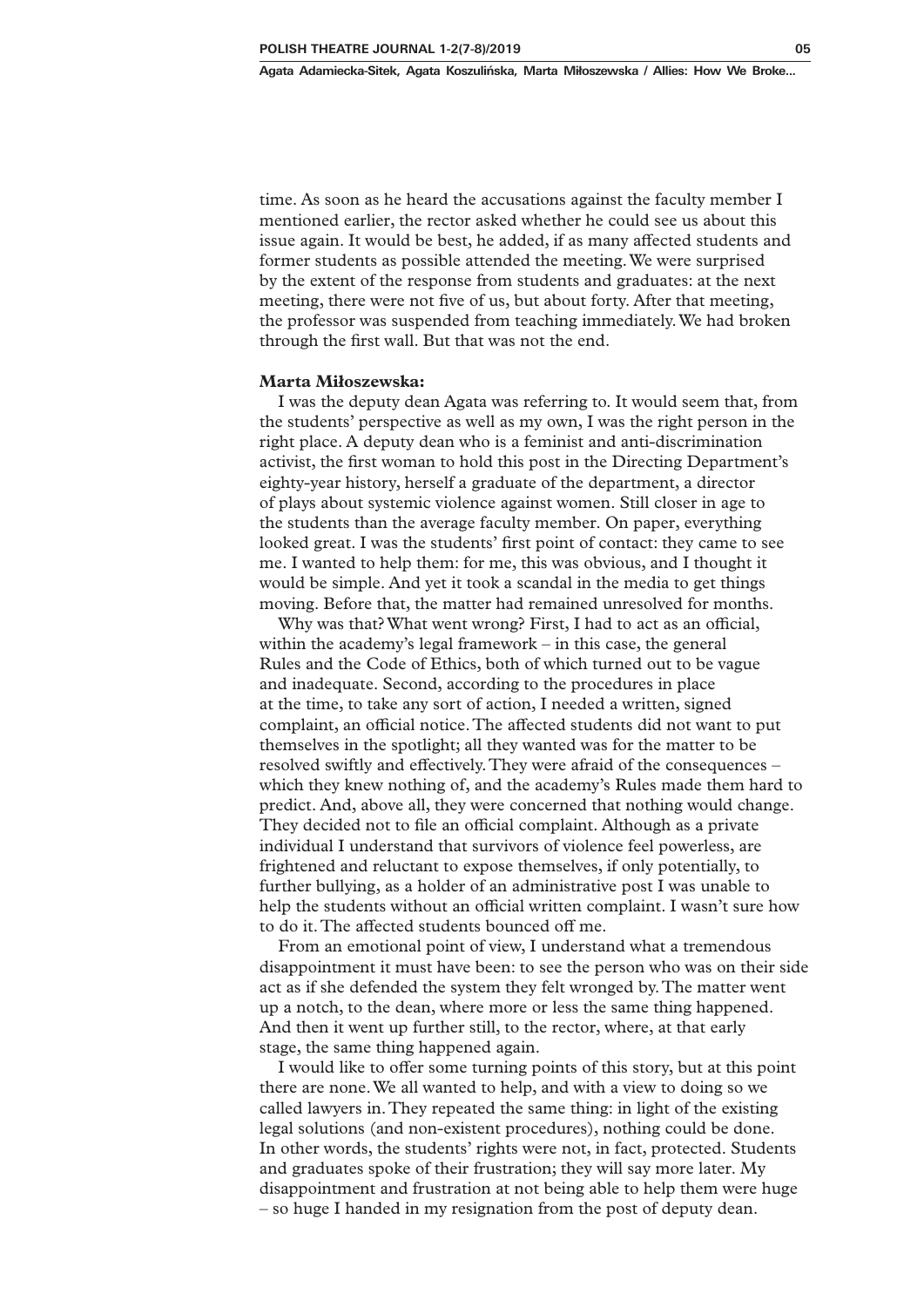**Agata Adamiecka-Sitek, Agata Koszulińska, Marta Miłoszewska / Allies: How We Broke...**

I am sure there are many reasons why this inflammatory situation escalated. But they would all have become secondary if we had discussed violence and discrimination at artistic universities openly as a genuine and abiding problem. And if the Rules and Code of Ethics in force at the time had put a finger on this problem, provided us with instruments and offered solutions; if there had been any other anti-violence and anti-discrimination documents, drafted with the students in mind and designed to protect their rights; if clear anti-discrimination procedures had been in place: if A then B, and if C then D. And so, for instance, if a member of teaching staff is suspected of violent or unethical behaviour, an investigation is launched regardless of whether the behaviour is reported orally, or in the form of a written, signed complaint including the complainant's personal identification number. That is because ensuring the academy is in every respect a safe place is up to the school itself, and not the students. It needs to be stressed that, in a place like a school – an artistic school in particular – every issue is relevant not just to the specific offender and affected person. It is an inflammation spreading across the system. For years, 'lack of procedures' has been a convenient excuse for not taking any action to improve the situation. People's decency, and the belief that 'decent people act decently', are not enough. Behaviour models need to change, so does mentality, and so does the belief in 'hallowed tradition', thinking along the lines of 'this is how things always were', 'this is how I was treated and I was fine', 'no one ever objected', 'an artist needs to be thick-skinned (or even hard-arsed)'; and 'someone here is a snowflake of a tattletale', 'it's all for your own good', 'someday you'll remember it fondly'. All that needs to change. And the change will become easier if decency is safeguarded not by decency alone, but also by stringent procedures. When the opportunity to change the status quo

#### **Małgorzata Wdowik:**

all to myself.

In December 2017, the academy's rector and the dean of the Directing Department held a meeting with the students there at the time. Agata Koszulińska mentioned this earlier. I graduated from the academy several years before, but the students invited people from my year along to the meeting, which we all attended. The issue in hand was important: students being subjected to abuse of power by a faculty member. I had a similar experience a few years earlier. As I sat in a room packed with graduates and students, I realized I didn't know most people there because I completed my training before they came to the academy. And yet what they had to say was appallingly similar to what my peers and I had shared with the dean a few years before. I was dismayed to learn nothing had changed in this matter.

emerged, I felt I had to get involved. I owed it to my students, but above

And yet, these students were different: they were brave, they supported each other and showed solidarity. We were the only 'insubordinate' year at the academy, and, in our case, the selection procedure [expelling the least promising students at the end of the first year] was stretched to two years rather than one – an attempt to 'discipline' us, as the intimidation campaign launched against us was called.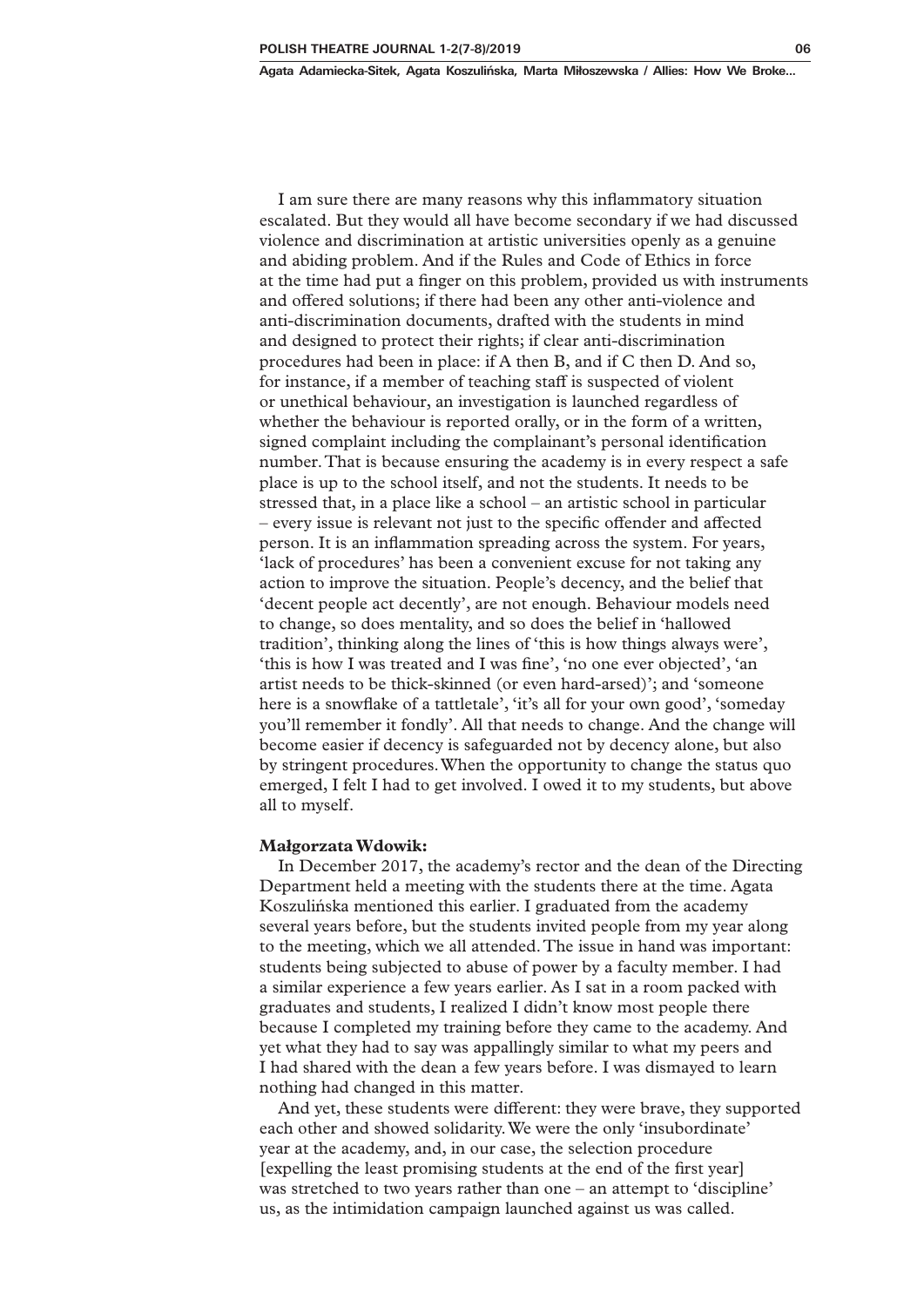The solidarity shown by students from different years once again made me feel this was about me, too. And I felt that this time what we had to say mattered! That the people on the other side of the debate listened to us with good intentions. And yet, six months later, the professor who received the bulk of students' criticism was elected to the academy's Senate. It was as if we had been mocked, and the meeting in December had been just a sham. There were only a handful of people left from across all years, and their enthusiasm, too, was waning. A few years before, I, too, was tempted by the prospect of graduating and putting it all out of my mind – to give up on speaking out and fighting the system. I felt this time I could not let go, and nor did I want to: I sensed we were closer than we had ever been before. I felt I did not want to attend another meeting with another rector in a few years' time and hear new students say exactly the same things.

In a case as complicated and a process as protracted as this, different people are obviously involved to varying degrees at different stages. We all knew the case had to go on, but there was no need for the same people to be at the helm as it progressed. This is why I think of the moment of becoming actively involved in the academy's affairs as being passed the baton in a relay race. I took this symbolic baton with two academy graduates, Weronika Szczawińska and Aleksandra Jakubczak, and Katarzyna Łęcka, who was still a student at the time.

In terms of how the institution operated, the situation looked hopeless. A lawyer we consulted at the time brought it home to us that with this set of Rules and Code of Ethics, our testimony would barely achieve anything. The legal documents in place at the academy were clearly ill-suited to a situation like ours. This is why it was so important to rouse ourselves from thinking that the academy's problems are the internal problems of a community. And to remind ourselves, and others, that the academy is a state-funded institution and, if necessary, its flawed system should be subject to a public debate. After all, no way of protecting perpetrators is more effective than misconceived loyalty towards an institution or a professional circle, and being complicit in keeping their 'house secrets'. Transparency and the pressure of public opinion can work to the massive advantage of the survivors of violence and discrimination. Especially when large numbers of people speak out for them in one emphatic voice. This is how the idea came about that graduates (who were independent of the school, and often had considerable stature in theatre circles) should issue an open letter to the rector, Wojciech Malajkat, expressing their support for the students.<sup>1</sup> The number of signatories, and the fact that they had completed their degrees over a number of years, immediately laid bare the scope of the problem. In the letter, we stressed that the situation had been going on for years, and that successive heads of the academy had done nothing to remedy it, despite being aware of what went on. And not only that: attempts to campaign for good practices were stymied, and

<sup>1</sup> Karolina Stankiewicz, 'Nękanie, przemoc, zastraszanie - list absolwentów Akademii Teatralnej do rektora' ['Harassment, Violence, Intimidation: Letter from Graduates of the Theatre Academy to the Rector'], Wirtualna Polska, 11 July 2018, https://film. wp.pl/nekanie-przemoc-zastraszanie-list-absolwentow-akademii-teatralnej-do-rektora-6272201363601025a [accessed 20 November 2019].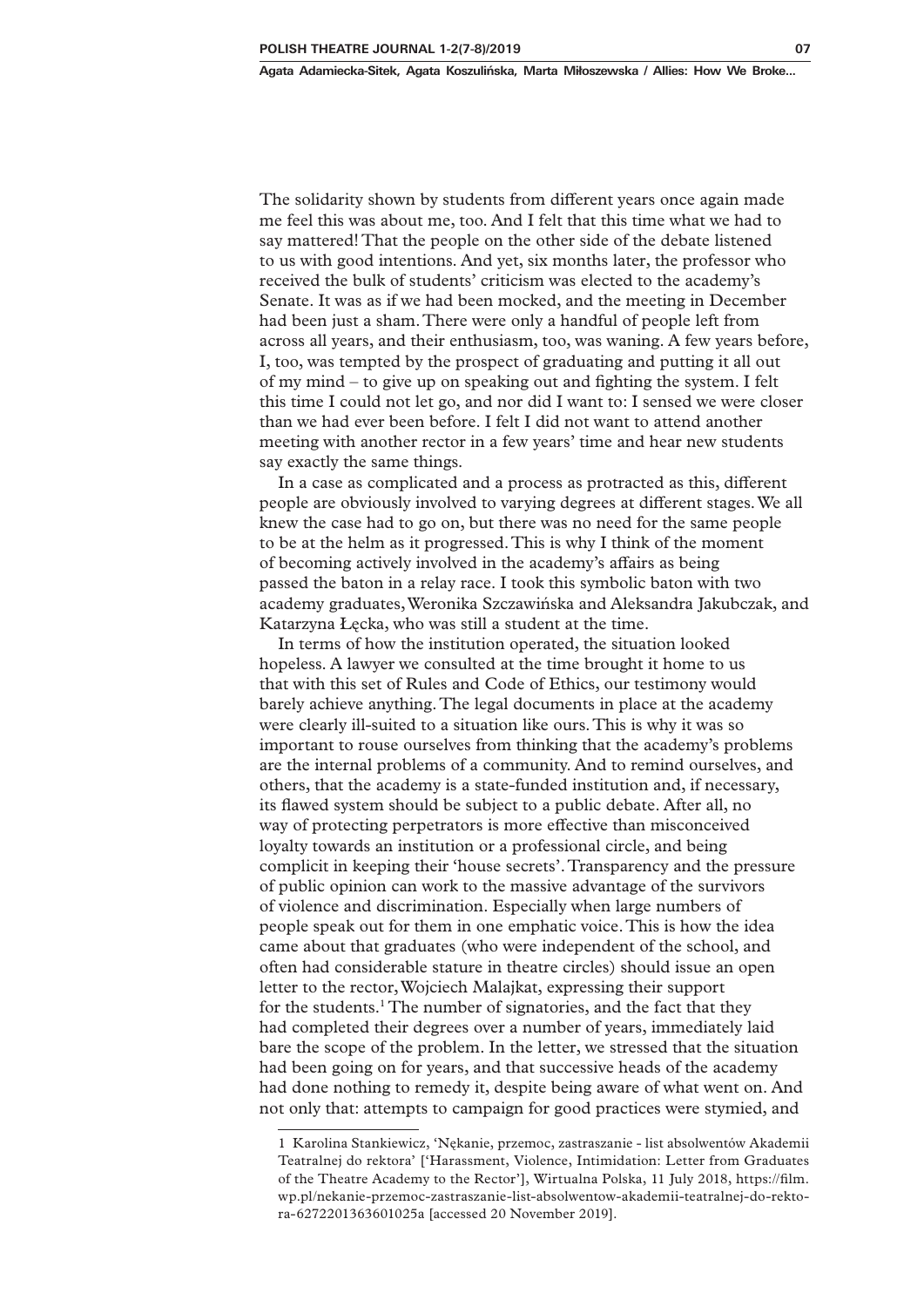students who spoke out about unacceptable behaviour found themselves silenced and intimidated.

We knew we not only needed to go public with our case, but also take meaningful action within the institution. This is how the document calling on the authorities to take disciplinary action against one of the professors came about. It was signed by every student who ever attended his classes. We decided both documents should be made public and delivered to the rector's office on the same day. The media uproar caused by the publication of the letter produced a dynamite effect, blowing up obstacles that for years had seemed immovable. The space for action was open, and it became clear action had to be taken before the gap closed up again. Interest from the media would no doubt end in a few days' time, and the whole matter would be nothing more than a scandal. Our aim was to use the scandal to trigger a debate.

We agreed on a range of issues we would and would not discuss: for example, we did not want to turn the professor mentioned in the letter into a scapegoat, and we were not interested in looking for anyone else to blame. But we were keen to draw the public's attention to a flawed system that enabled such behaviour and needed a radical overhaul if similar things were never to happen again. We tried not to give our campaign a face and spoke to the media in groups made up of students and graduates, so as to highlight our solidarity. We did our best not to level any accusations at the current rector, stressing instead that we viewed him as our ally and were willing to engage with him. But, above all, we looked forward to the rector responding to our letter: this would enable us to work towards change in concert with the institution. When the reply came, we suggested a meeting. Fourteen graduates attended – all of them had signed the earlier letter of support. We all declared our solidarity with, and support of, the students; we also stressed that we wanted to witness changes being implemented. We presented the rector with a list of demands we drew up earlier. The most important and most urgent of these was appointing a Student Rights Advocate. After the meeting, we decided to focus our efforts on this single issue. This was the first time such a position had been established at the academy.

### **Beata Szczucińska:**

We are a small school. We like to describe ourselves as a family, call the academy our home, and nourish the 'blood ties' formed in our student days. I have worked at the academy since 2003. Prior to that, I was a student here, completing a degree in Theatre Studies. The practical courses – acting and directing – were always a little wary of Theatre Studies. The students there had no part in the creative unrest experienced by actors and directors. They were, and perhaps still are, both within the academy and outside it. As someone who had a degree in a theoretical subject, I began to work on organizing the academy's day-to-day affairs, at first mostly administrative and then, increasingly, legal issues. This included drafting regulations and, later, statutes. I learned the language used by acting and directing students, and their teachers, occasionally finding it incomprehensible: I had no practical experience of creative work. I participated in the process of shaping the academy's organizational and legal framework, maintaining a dual perspective: internal, as the head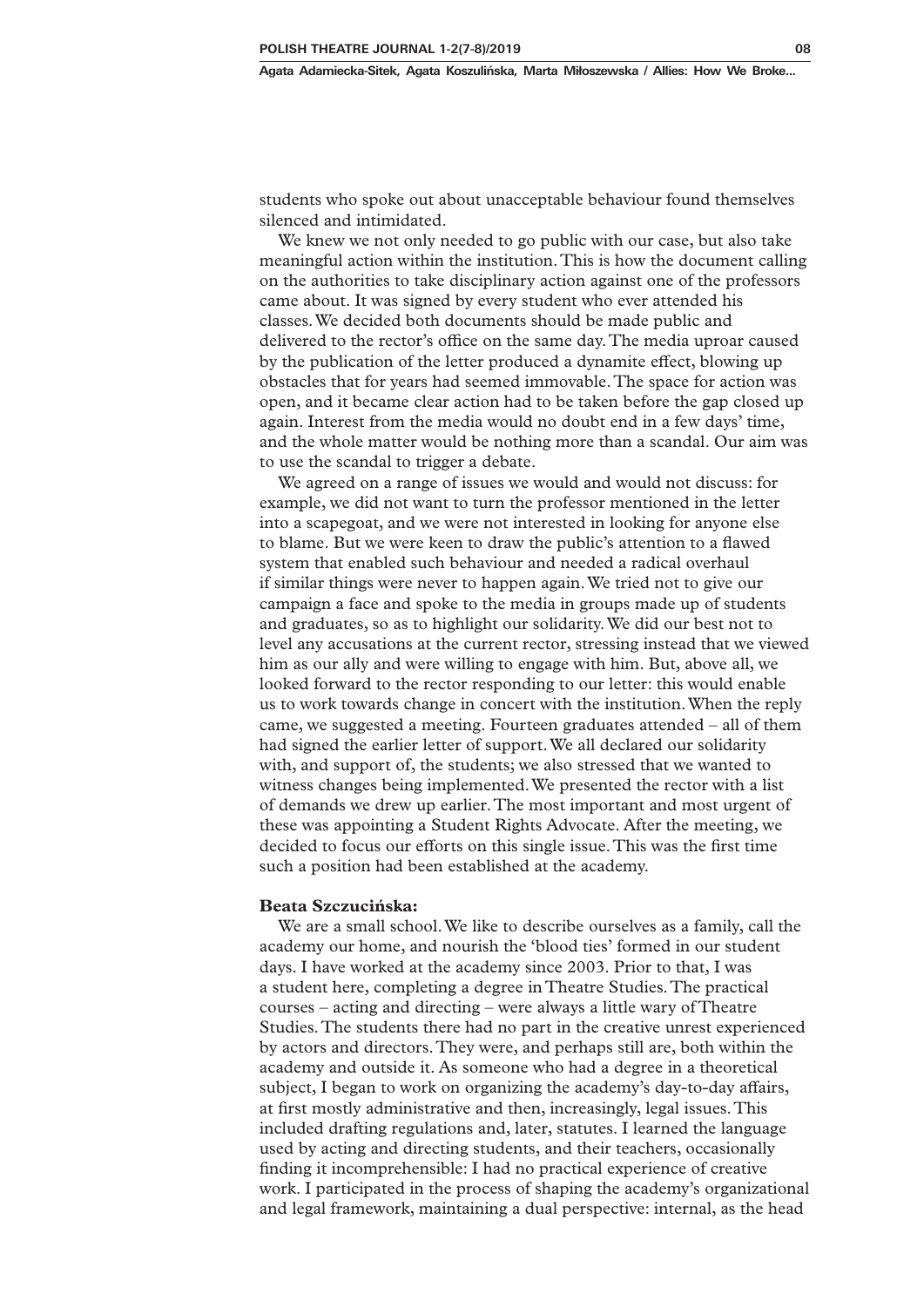of the academy's administrative staff and a former student; and external, as someone who had no experience of training to become an actor or director. Obviously, I was very interested in this practical side of things, both as a student and during my first years as a member of staff. What went on behind the dropped curtain, during class. What the creative process is really about, what brings results, what determines the mark awarded to a student, and what the assessment process really entails. In my case, it was obvious: you either knew the answer to an exam question or you didn't. How do you decide whether or not an actor is capable?

During my time as a member of the academy staff, the legal framework within which it operates changed fundamentally on three occasions: in 2005, 2011 (amended in 2015), and 2018. I was actively involved in writing the statutes and all the other legal acts shaping the academy. Public law put us under ever greater pressure to standardize our education model and come up with clear, transparent, and precise rules for the entire process: from admissions, through completing the syllabus, up to the procedures for awarding degrees. Once again I had to balance two points of view: external (the Higher Education Law) and internal: our habits, set ways, and the people we trusted. Little by little, time-hallowed bastions fell along the way: students being banned from appearing in ads, banned from doing any acting work without the academy's consent; the age limit for admission to the Acting Department; the concept of a 'selection year' (after which the least promising students were expelled). As regards the last two, they have disappeared from the official narrative, but a change of law does not entail a shift in mentality.

At the same time, I became increasingly critical of the academy's received doctrines. Take for example the belief only young people could be admitted to the Acting Department: that was because we wanted to take on people who were not yet fully formed, who had not yet developed 'habits or baggage' – precisely with a view to shaping them. As time went by, I began to find this alarming. Meanwhile, the message conveyed by the legal acts in force at the time was becoming increasingly clear: the task of a higher education institution is to provide students with knowledge and skills. No more nor less. I was becoming ever more wary of claims that a work of art and the creative act eluded description; that the creative sphere was an entirely subjective process that could not become objective in any way. I was also concerned that it was customary for teachers at the academy to address students by their first names, but the students had to call them 'professor', regardless of their actual academic status. 'Child', 'my son', 'darling': these and similar forms of address were ubiquitous, and often they were uttered kindly and in a warm tone. But to me there was always a hidden agenda behind them: an attempt to establish a strong dependency, modelled on the dependency of a child on a parent. This ran parallel to the relation between master and disciple.

In 2011, a Code of Ethics was introduced at the academy, in keeping with the standards of internal control. I found the code wanting: too general, more suited to a corporation than to the academy's realities. Students were completely disregarded in this new document. The principles it set out were as follows: rule of law, non-discrimination, proportionality, impartiality, independence, fairness, objectivity, and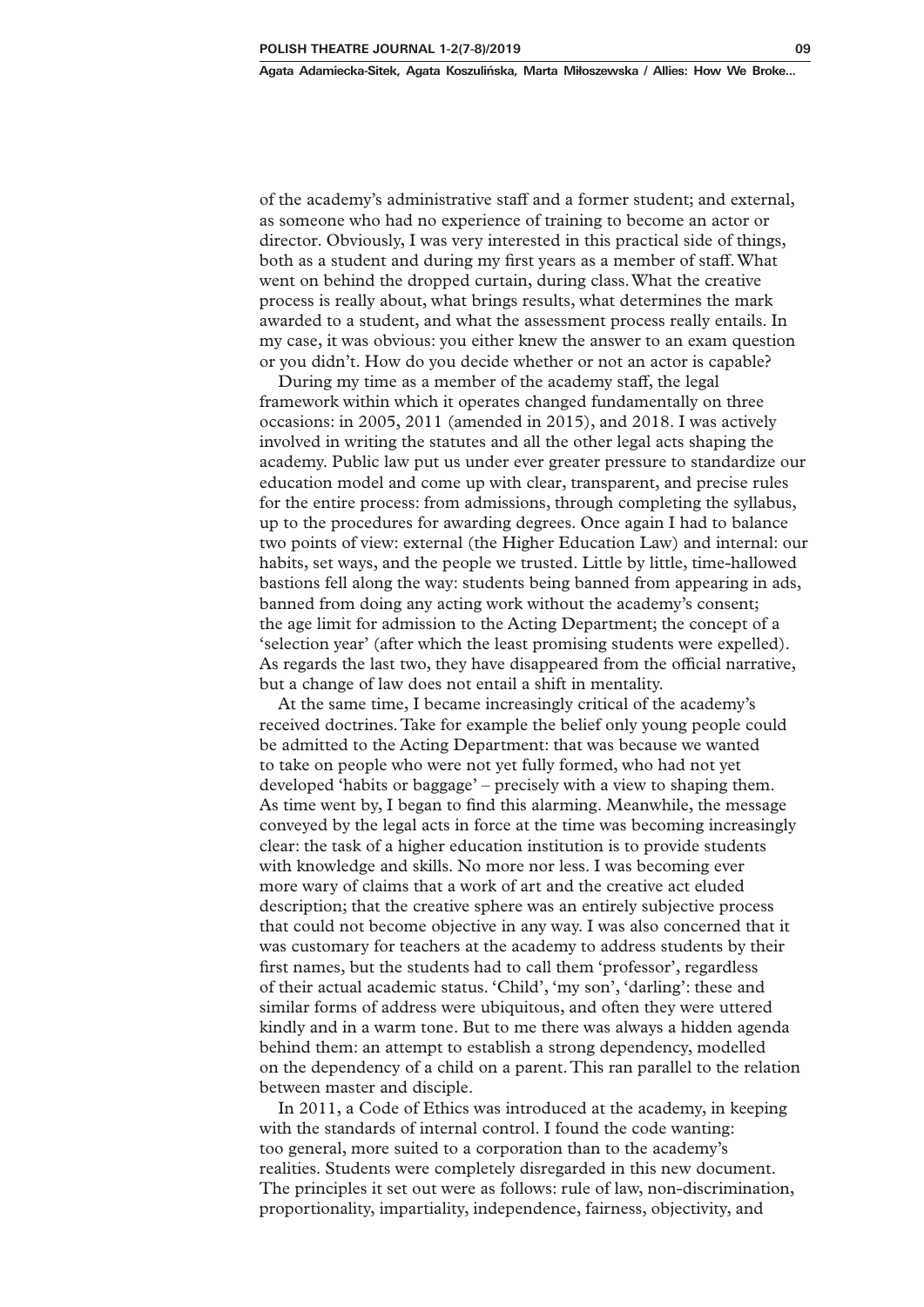shared responsibility. Abuse of power was proscribed. All the same, the code was suspended shortly after it was introduced. According to some faculty members, the document could potentially become a 'denunciation system'. 2016 and 2018 saw events without precedent in the academy's history: students filed official complaints against faculty members, triggering inquiries into their conduct. One of these was dismissed by the Disciplinary Advocate on grounds of insufficient evidence. In another case, a faculty member was penalized but brought an appeal. A third inquiry is still in progress. It is 2019. The students who felt wronged in their first year here are now nearing the end of their training. Their case has not been resolved. When it does, eventually, reach a conclusion (if all goes well, this will take another two years), today's students will be at a different stage of their lives.

How could the students feel in the circumstances? 'Unsatisfied' is putting it mildly. But this is how the academy's disciplinary procedure works. It is based on Poland's Higher Education Law and Criminal Procedure Code. A protracted and exhausting affair, it must be overseen by a legal professional. Specialized practical and legal knowledge is needed to embark on it – the kind of knowledge students and faculty members would have only if they had completed legal training. In addition, both sides have the right to appeal: first, to the Ministry of Science and Higher Education disciplinary panel, and then to the general court of appeal. These are the reasons why disciplinary procedures take very long indeed.

When during their meeting with the rector in December 2017 students and graduates decided to address the issue of longstanding irregularities, neglect, and abuse of power, I once again saw things from two points of view at once. The internal perspective of the academy offered clear evidence of how complicated and petrifying disciplinary procedures launched against faculty members were, and how indiscernible they could be, particularly to students. A perspective external to the Directing Department and its practices alerted me to the fact that the vague assessment criteria – or a lack of them altogether – were bound up with a whole range of behaviours falling within the spectrum of psychological violence, manipulation, insults, and humiliation. Obviously, each of these accusations must be proved. It was clear to me that students lacked the knowledge and instruments needed to make their complaint effective. And from the legal point of view, the academy had no way of providing immediate protection to students, ensuring they are safe when coming into conflict with a faculty member. This is because, to be suspended from teaching, a member of staff first must be charged, and before they are charged, they must face an inquiry chaired by the Disciplinary Advocate.

In July 2018, students filed another complaint. They also decided to go public with their story, and informed the media. *Gazeta Wyborcza* journalist Agata Diduszko-Zyglewska sent Rector Malajkat a list of questions.2 I drafted the answers (obviously, the rector later cleared them

<sup>2</sup> Agata Diduszko-Zyglewska, '"Debil", "obrzydliwa", "skarżypytka". Wykładowca Akademii Teatralnej poniżał i zastraszał studentów?' ['"Idiot", "Disgusting", "Tattlettale": Did a Theatre Academy Lecturer Humiliate and Intimidate Students?'], *Gazeta Wyborcza*, 11 July 2018, https://warszawa.wyborcza.pl/warszawa/7,54420,23658527,debil-obrzydliwa-skarzypytka-wykladowca-akademii-teatralnej.html [accessed 20 November 2019];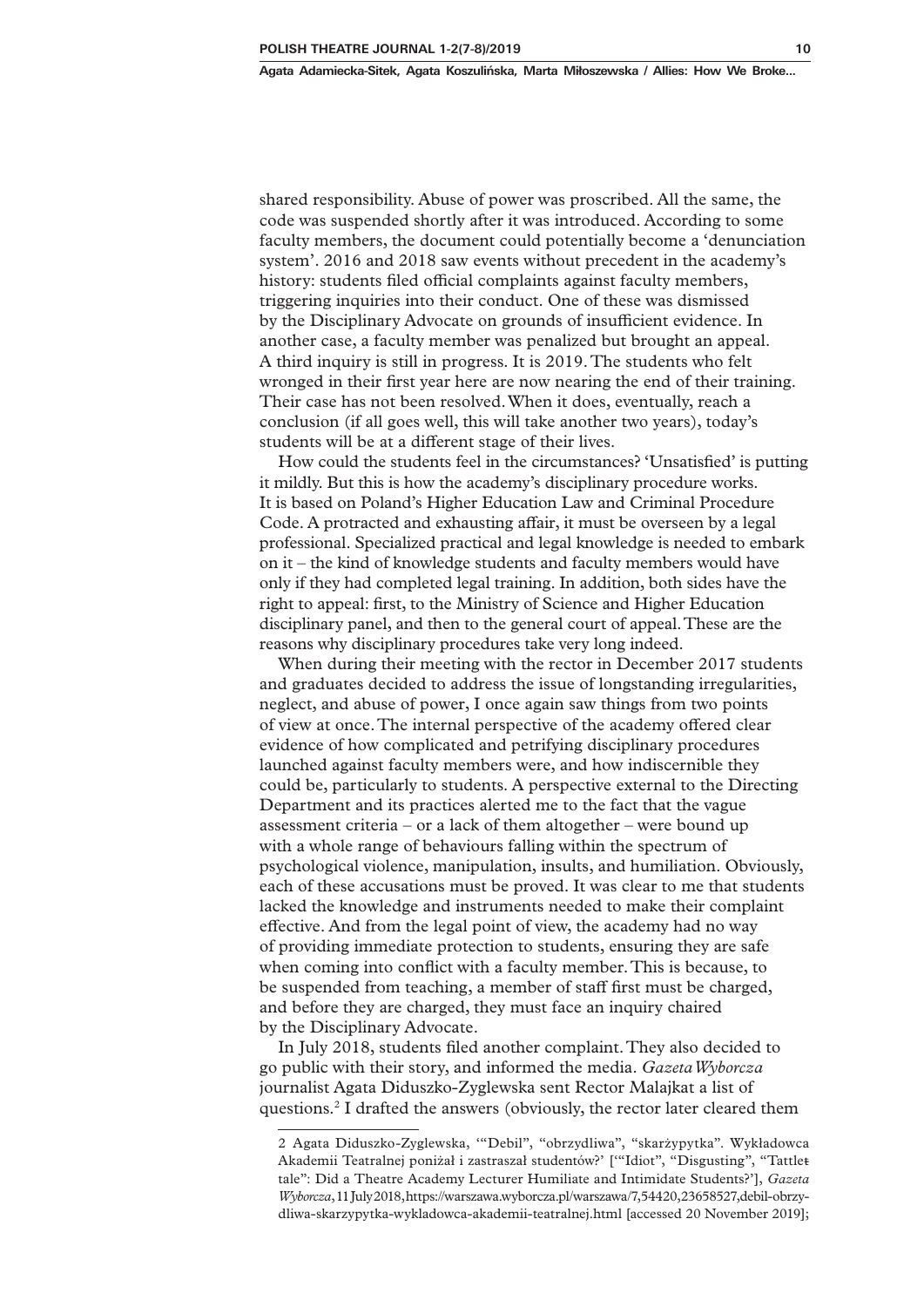for publication). As I was working on this, struggling with every word, I thought – and I said this out loud to my deputy – that I was in fact pleased to be pressed by this Zyglewska woman. I no longer had a choice, I added; I really had to get to grips with this; here was a serious problem which I had never ignored, but could no longer put off. And I was the person to do this, in that I was both outside this situation and within it. In the car, I listened carefully to Małgorzata Wdowik, Karolina Skrzypek, and Aleksandra Jakubczak being interviewed on the Tok FM news radio station.<sup>3</sup> Although the interview was an indirect attack on me as a member of the academy's senior management, to a large extent I agreed with their diagnosis and the demands they made.

When Agata Adamiecka-Sitek met Rector Malajkat to set out her plan for improving the situation – setting up a working group made up of the academy's students, graduates, and faculty members – and was given the task of coming up with suitable anti-discriminatory and antiviolence procedures, I volunteered to join it. It was obvious to me that if the effort was to succeed, the group had to include someone from inside the administrative machine. As for me, I badly needed allies. I wanted perspectives to complement one another. Of course, none of this could have happened – certainly not on this scale – without support from Rector Malajkat. And so I got into this vehicle for change. The new Code of Ethics we drafted introduces concepts enabling us to protect our students and enabling them to protect themselves, but the definitions included in the code are relevant to everyone at the academy. In the end, words are the basis for everything. Striving for justice is no exception.

#### **Agata Adamiecka-Sitek:**

On 1 October 2019 I officially assumed the newly established post of Student Rights Advocate at the Academy of Dramatic Art. I started in this role a year after attending an informal meeting with the academy's students and graduates, during which I was asked to get involved in work of this kind.

After the meeting, two things became clear to me. The first, on a personal level: regardless of how much this project seemed beyond my capabilities, I felt I could not, and did not want to, shy away from involvement. My other consideration was systemic: if this new role was to provide genuine support to students, it had to be embedded in the academy's system, and the person in the role had to be provided with suitable instruments. At that point, no documents evidencing antidiscriminatory or anti-violence policies were in place at the academy. Therefore, I suggested that a working group be established made up of students, graduates, teachers, and representatives of the academy's

Agata Diduszko-Zyglewska, 'Wykładowca AT znęcał się nad studentami? Rektor Wojciech Malajkat wysłucha ich argumentów' ['Did a Theatre Academy Lecturer Harass Students? Rector Wojciech Malajkat Hears Their Arguments'], *Gazeta Wyborcza,* 16 July 2018, https://warszawa.wyborcza.pl/warszawa/7,54420,23678147,wykladowca-at-znecal-sie-nad-studentami-rektor-wojciech-malajkat.html [accessed 20 November 2019].

<sup>3</sup> Aleksandra Jakubczak and Małgorzata Wdowik, 'Akademie dyskryminacji (cz. 2)' ['Academies of Discrimination (part 2)'], radio interview by Agata Diduszko-Zyglewska, Tok FM, 27 July 2018, https://audycje.tokfm.pl/podcast/65155,Akademie-dyskryminacji-cz-2 [accessed 20 November 2019].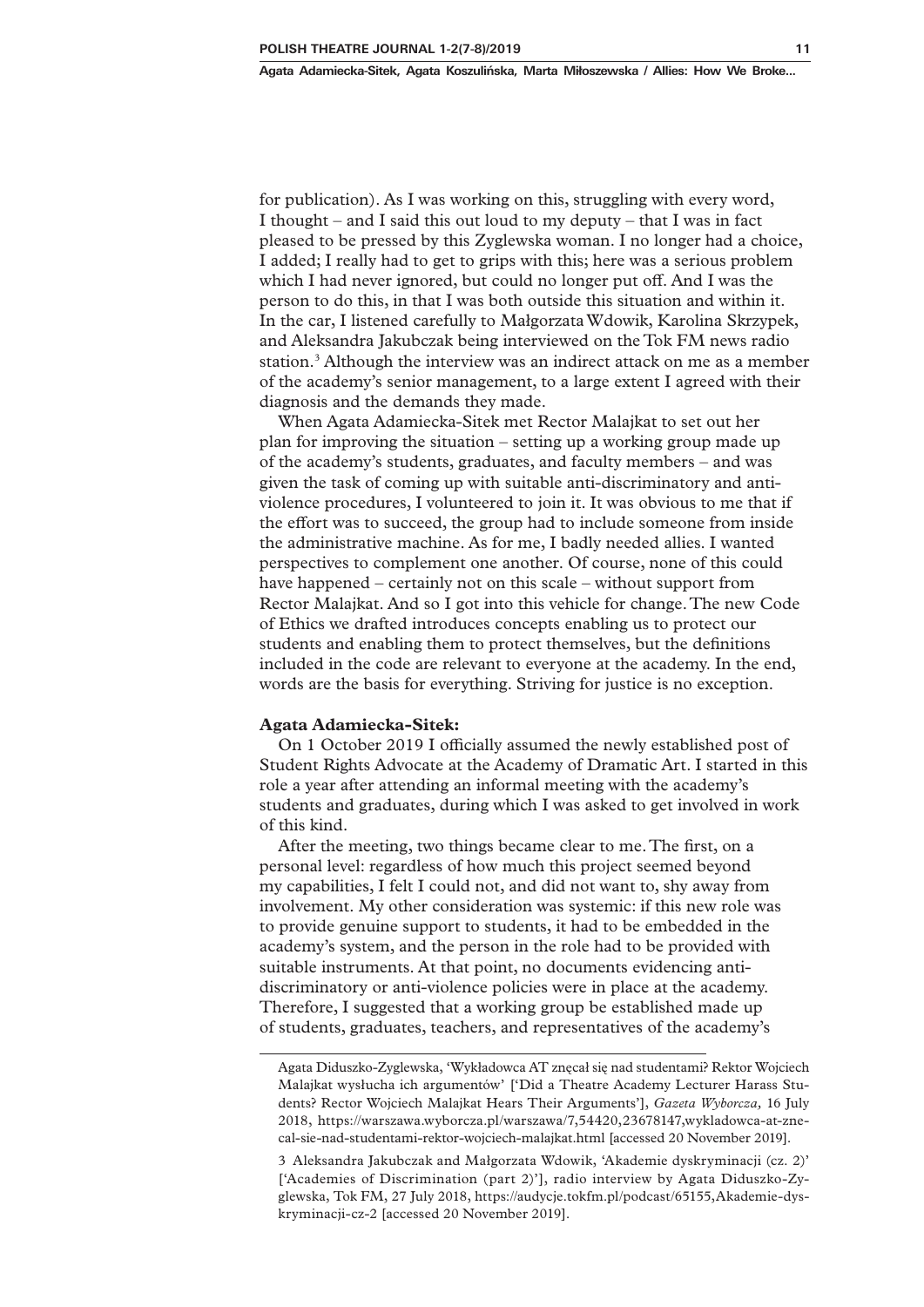authorities. The task of the group would be to draft a code of ethics setting out the fundamental values, rights, and freedoms on which the academy's social order and human relations were founded. In addition, this newly established body was to set out rules on which the work of the Student Rights Advocate would be based. The rules were to define the advocate's tasks and the instruments she could use. We found it easy to specify what these documents should include, but a proper, methodical, and comprehensive formulation of their content was beyond us.

In response to a request from us, the rector allowed us to work with a law firm of our choice, and provided us with the necessary funding. Thus, those at the helm of the academy were not only willing to talk to us, but also offered real, and not least, financial assistance as we worked to effect change. Without access to professional legal assistance, our efforts would not have succeeded, and could easily have ended up as a failed grassroots initiative. Openness on the part of the authorities, financial assistance, and the involvement of a legal team: all these must be recognized as vital ingredients of change. After several months, the documents, drafted in a series of consultations, were completed. The Code of  $Ethics<sup>4</sup> - the advocate's point of$ reference – covers the entire academy community. Its aim is to ensure that artistic licence, creative teaching, and freedom of expression are exercised responsibly and ethically, and that the basic rights and freedoms of all the academy's students and employees are respected. This is the context of the educational process. As we drafted the code, we referred to the anti-discriminatory standards arrived at in similar documents at other higher-education institutions, but we also kept in mind the uniqueness of theatre training education, ensuring that the students' specific experiences are reflected in the code, including the experiences we learned of during our consultation and during the dedicated psychological workshops on health and safety in creative work. This is why, apart from clauses banning all discrimination, harassment, and sexual abuse, the code also includes passages like this one:

The Academy is an art school of a unique character. A creative and innovative approach to the (broadly understood) education and training in the art of theatre is acceptable at the Academy. Teaching methodology may frequently involve different forms of **physical contact**. Such contact is acceptable, provided that its **sole aim is education and training in the art of theatre**, and provided **it is essential for the completion of a properly conveyed educational assignment.**

Or this one:

While emotions, and their entire range of expression, as well as **offensive and aggressive behaviour** onstage, are inextricably linked to theatre, and the teaching of theatre, they are unacceptable in interactions between members of the Academy's Community, even if they are

<sup>4</sup> Kodeks Etyki Akademii Teatralnej im. Aleksandra Zelwerowicza [Code of Ethics of the Aleksander Zelwerowicz National Academy of Dramatic Art], adopted 25 March 2018, http://akademia.at.edu.pl/wp-content/uploads/sites/4/2019/07/kodeks-etyki-uchwalony-25.03.2019.pdf [accessed 20 November 2019].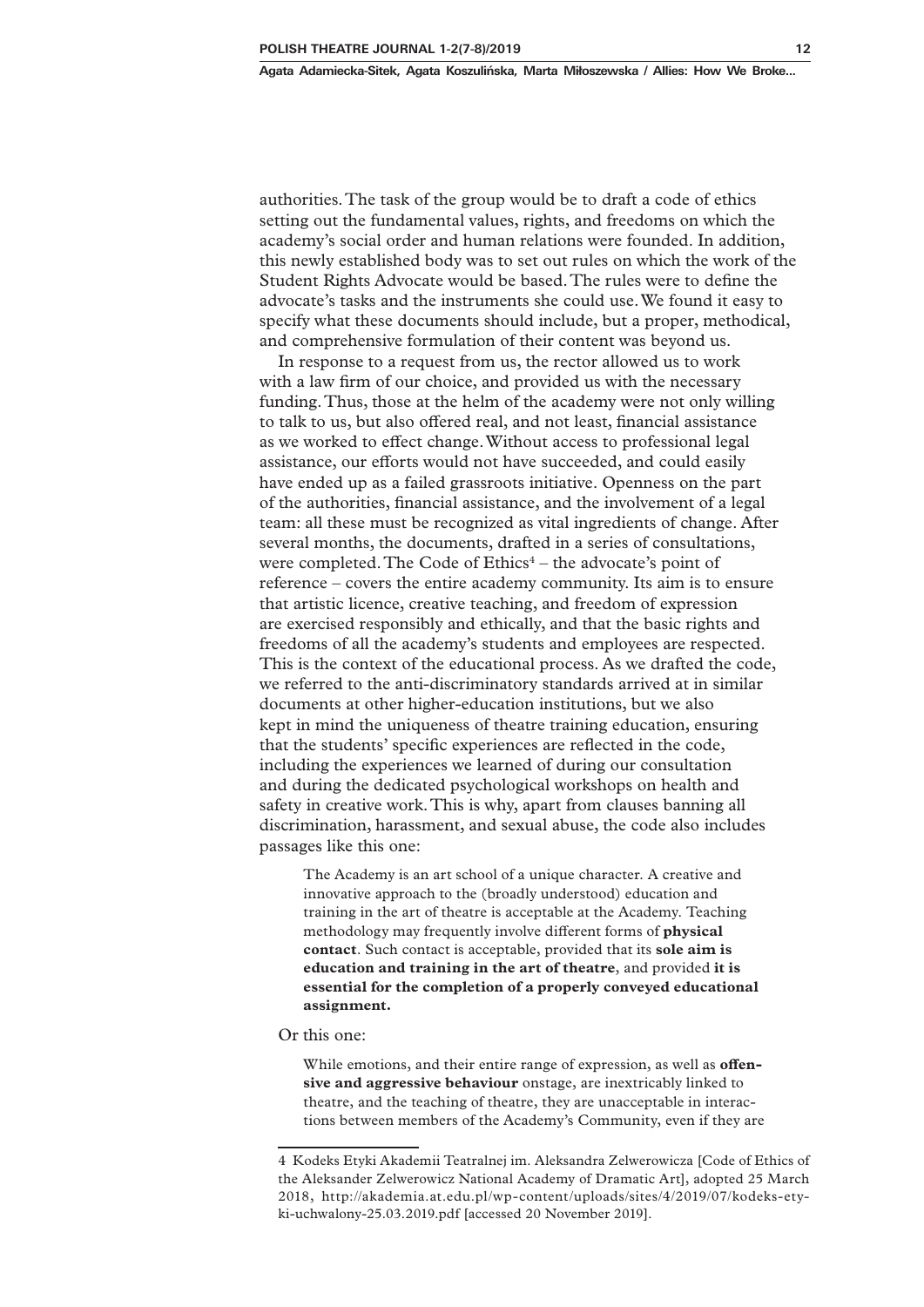part of the teaching process. This applies in equal measure to verbal and non-verbal behaviour.

The other document, the Rules for Functioning of the Student Rights Advocate,<sup>5</sup> states that the advocate is impartial and independent, and not bound by instructions from any of the academy's bodies, including the body appointing her. The advocate is appointed by the rector, but only after the student governing body has endorsed her. The governing body also must approve the advocate's annual report; if the report is rejected, the advocate's term in office ends, triggering the procedure for appointing her successor. Thus, it is in effect the students who year after year decide, through their governing body, if a particular individual is to continue working for their benefit. With the advocate's consent, the student governing body can also choose to nominate her for another term. It seemed important to us to place the Student Rights Advocate between the rector and the students. If she is to be an effective representative of the student community, the advocate needs to work with the rector, and has to be able to engage in productive dialogue with the authorities. But at the same time, her nomination, and the mandate she is, as it were, given every year, depend on the people for whose benefit she works.

According to the Rules for Functioning of the Student Rights Advocate, the advocate works in two areas:

- 1. Intervention, where she responds to reports of violation of the Code of Ethics
- 2. Education, spreading knowledge on prevention of discrimination and violence, and working to raise awareness and enhance good practices.

Both areas are equally important.

In the first, intervention, the advocate can choose from a range of means and actions enabling her to look into a case and act as a mediator: from talking to the parties involved, through legal consultation, to putting forward motions to the rector and the Disciplinary Advocate. Within the law, the Student Rights Advocate can join any investigative and disciplinary procedure to support the complainant; in addition, she is entitled to sit in on any classes and exams relevant to her work.

Raising awareness may entail organizing conferences, discussions, debates, workshops, and training for the academy's students and employees. (The rules provide that, given the weight and significance of the advocate's work, the rector may make such events compulsory for students or employees.)

Obviously, a shift in mentality and a change of day-to-day practice is a process designed to take years. It is early days, but at least we recognize where we are, and know which way to go. We have specific instruments, and an increasingly powerful alliance of all those who realized change is necessary, and it is possible now. So finally we thought we would

<sup>5</sup> Regulamin Funkcjonowania Rzecznika Praw Studenckich Akademii Teatralnej im. Aleksandra Zelwerowicza w Warszawie [Rules for Functioning of the Student Rights Advocate at the Aleksander Zelwerowicz National Academy of Dramatic Art in Warsaw], effective date 29 April 2019, http://akademia.at.edu.pl/wp-content/uploads/ sites/4/2019/10/regulamin-rps.pdf [accessed 20 November 2019].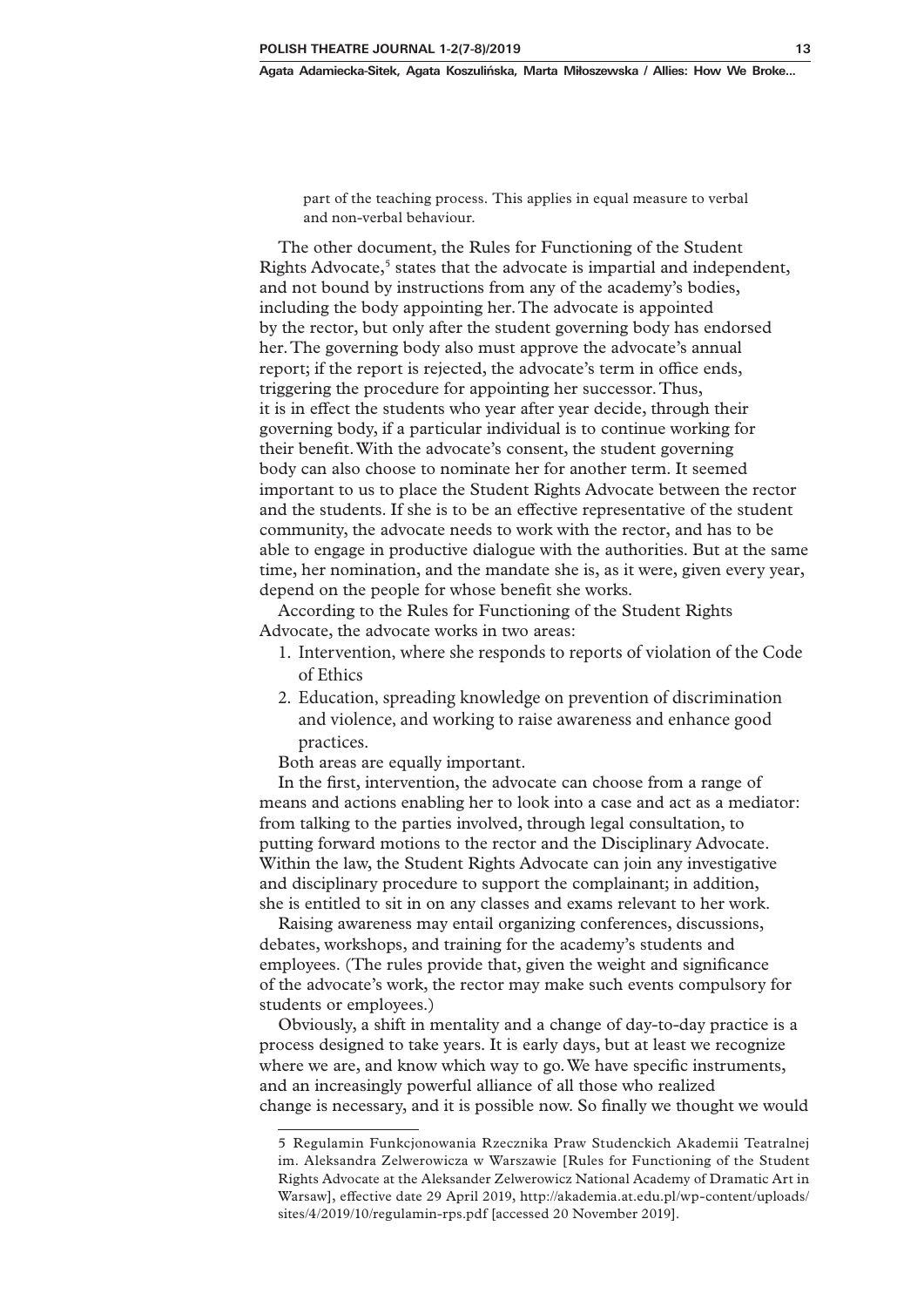**Agata Adamiecka-Sitek, Agata Koszulińska, Marta Miłoszewska / Allies: How We Broke...**

ask ourselves: What does the change we are talking about mean to each of us? How do we understand it? What is at its core?

### **Weronika Szczawińska:**

To me, change will occur if all those who take part in the educational and training process – students and faculty members – acquire a deep sense that artistic training does not need to be based on violence; that making art, and teaching it, is no excuse for infringing on another person's boundaries. They also need to understand that violence does not make us better artists, just more damaged people.

#### **Agata Koszulińska:**

Drama school is where younger artists meet older artists. Simple as that. It should be a realm of freedom, a meeting place of equals. A realm where both sides know they can, and are allowed to, make mistakes: in art, there is no such thing as the single right path. Mutual respect and interest: this is the basic principle of any relation between teacher and student. It is impossible to foster the artistic development of someone you do not find interesting.

## **Marta Miłoszewska:**

Drama schools are special. People come to us with their hearts on their sleeves, and in the course of their training they have to expose themselves emotionally in front of strangers, in a way unheard of anywhere else. Seeing to it that this school is lab-clean of any form of violence is the single most important consideration. Our teaching skills come a very, very distant second.

#### **Małgorzata Wdowik:**

For me, the change is about rethinking the teaching process. This new process does not attempt to pass one, magical art-making method – the method of the master – on to emerging artists, but champions diversity instead. It support students in their own quest, enabling them to devise their own instruments of their art.

## **Beata Szczucińska:**

I would like to see the formulation of clear criteria and rules for assessment. The myth that assessment of creative work cannot be objectified in any way needs to be done away with.

#### **Agata Adamiecka-Sitek:**

To me, partnership is key.

To my mind, what provides the motto for a partnership-based teaching process is the concept of the 'ignorant schoolmaster', which became common currency in theatre circles thanks to Jacques Rancière and his renowned essay 'The Emancipated Spectator'.6

<sup>6</sup> See. Jacques Rancière, 'The Emancipated Spectator', *Artforum International* 45.7 (March 2007), expanding on the concept he introduced in *Le Maître ignorant: Cinq leçons sur l'émancipation intellectuelle* (Paris: Fayard, 1987), published in English as *The Ignorant Schoolmaster: Five Lessons in Intellectual Emancipation*, trans. by Kristin Ross (Palo Alto: Stanford University Press, 1991).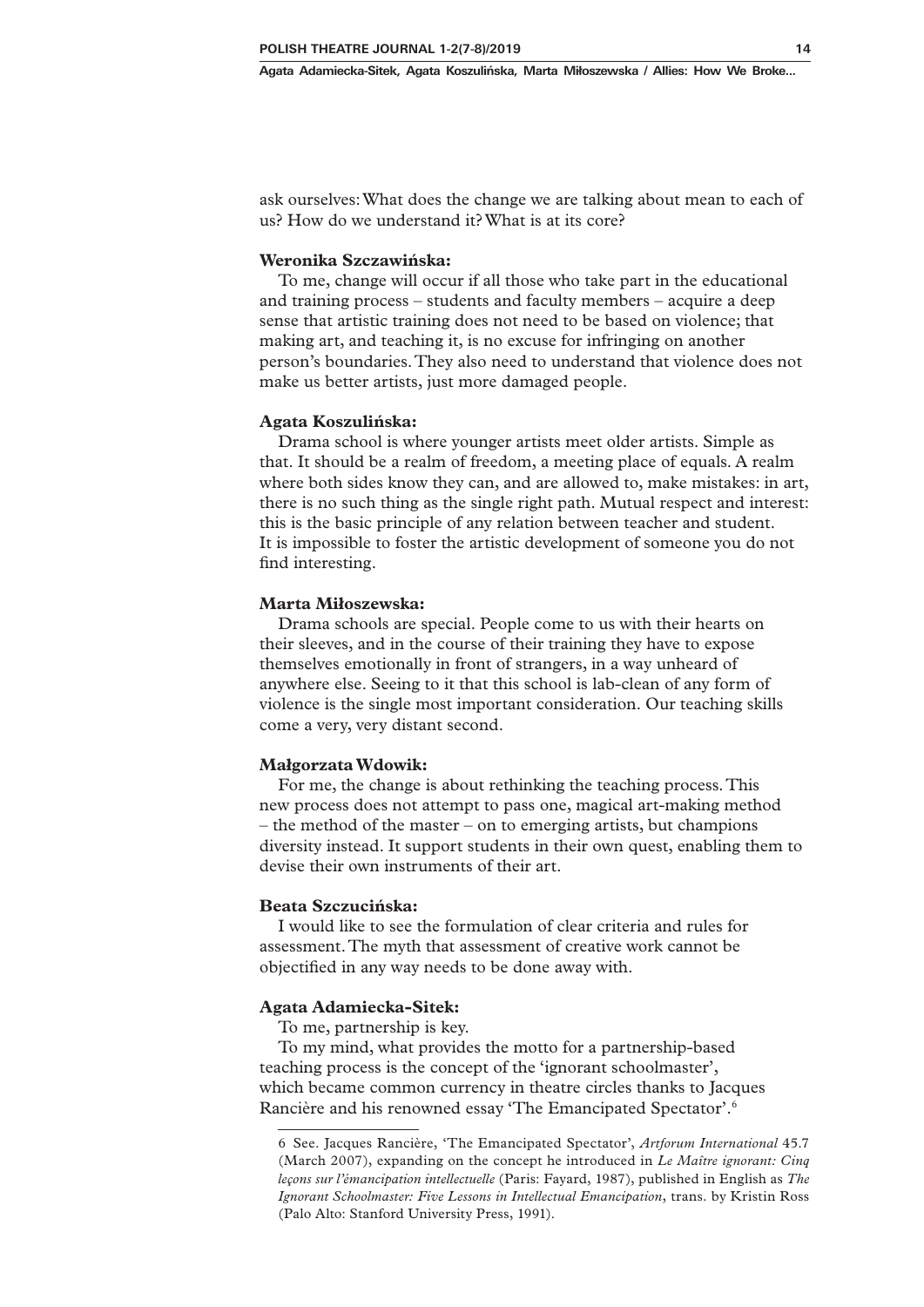The ignorant schoolmaster knows he is not meant to seal the gap between his own skills/knowledge and his students' lack thereof. In this approach, the schoolmaster is always assumed to be ahead of his students, and the gap between them unbridgeable. The ignorant schoolmaster disregards this gap and separates his position from the status of the master.

The ignorant schoolmaster is not the one who knows, but one who wants to join his students in their quest for answers. And in that quest, he takes the view that intellectual emancipation is what matters most in the educational process.

*Translated by Joanna Błachnio*

## **Works cited**

- Diduszko-Zyglewska, Agata, '"Debil", "obrzydliwa", "skarżypytka". Wykładowca Akademii Teatralnej poniżał i zastraszał studentów?' ['"Idiot", "Disgusting", "Tattletale": Did a Theatre Academy Lecturer Humiliate and Intimidate Students?'], *Wyborcza.pl Warszawa*, 11 July 2018, https://warszawa.wyborcza.pl/warszawa/7,54420,23658527,debil-obrzydliwa-skarzypytka-wykladowca-akademii-teatralnej.html [accessed 20 November 2019]
- —, 'Wykładowca AT znęcał się nad studentami? Rektor Wojciech Malajkat wysłucha ich argumentów' ['Did a Theatre Academy Lecturer Harass Students? Rector Wojciech Malajkat Hears Their Arguments'], *Wyborcza.pl Warszawa*, 16 July 2018, https://warszawa. wyborcza.pl/warszawa/7,54420,23678147,wykladowca-at-znecal- -sie-nad-studentami-rektor-wojciech-malajkat.html [accessed 20 November 2019]
- Jakubczak Aleksandra, Wdowik, Małgorzata, 'Akademie dyskryminacji (cz. 2)' ['Academies of Discrimination (part 2)'], radio interview by Agata Diduszko-Zyglewska, *Tok FM*, 27 July 2018, https://audycje. tokfm.pl/podcast/65155,Akademie-dyskryminacji-cz-2 [accessed 20 November 2019]
- Kodeks Etyki Akademii Teatralnej im. Aleksandra Zelwerowicza [Code of Ethics of the Aleksander Zelwerowicz National Academy of Dramatic Art], adopted 25 March 2018, http://akademia. at.edu.pl/wp-content/uploads/sites/4/2019/07/kodeks-etyki- -uchwalony-25.03.2019.pdf [accessed 20 November 2019]
- Rancière, Jacques, 'The Emancipated Spectator', *Artforum International* 2007, 45.7
- Regulamin Funkcjonowania Rzecznika Praw Studenckich Akademii Teatralnej im. Aleksandra Zelwerowicza [Rules for Functioning of the Student Rights Advocate at the Aleksander Zelwerowicz National Academy of Dramatic Art], effective date 29 April 2019, http://akademia.at.edu.pl/wp-content/uploads/sites/4/2019/10/regulamin-rps.pdf [accessed 20 November 2019]